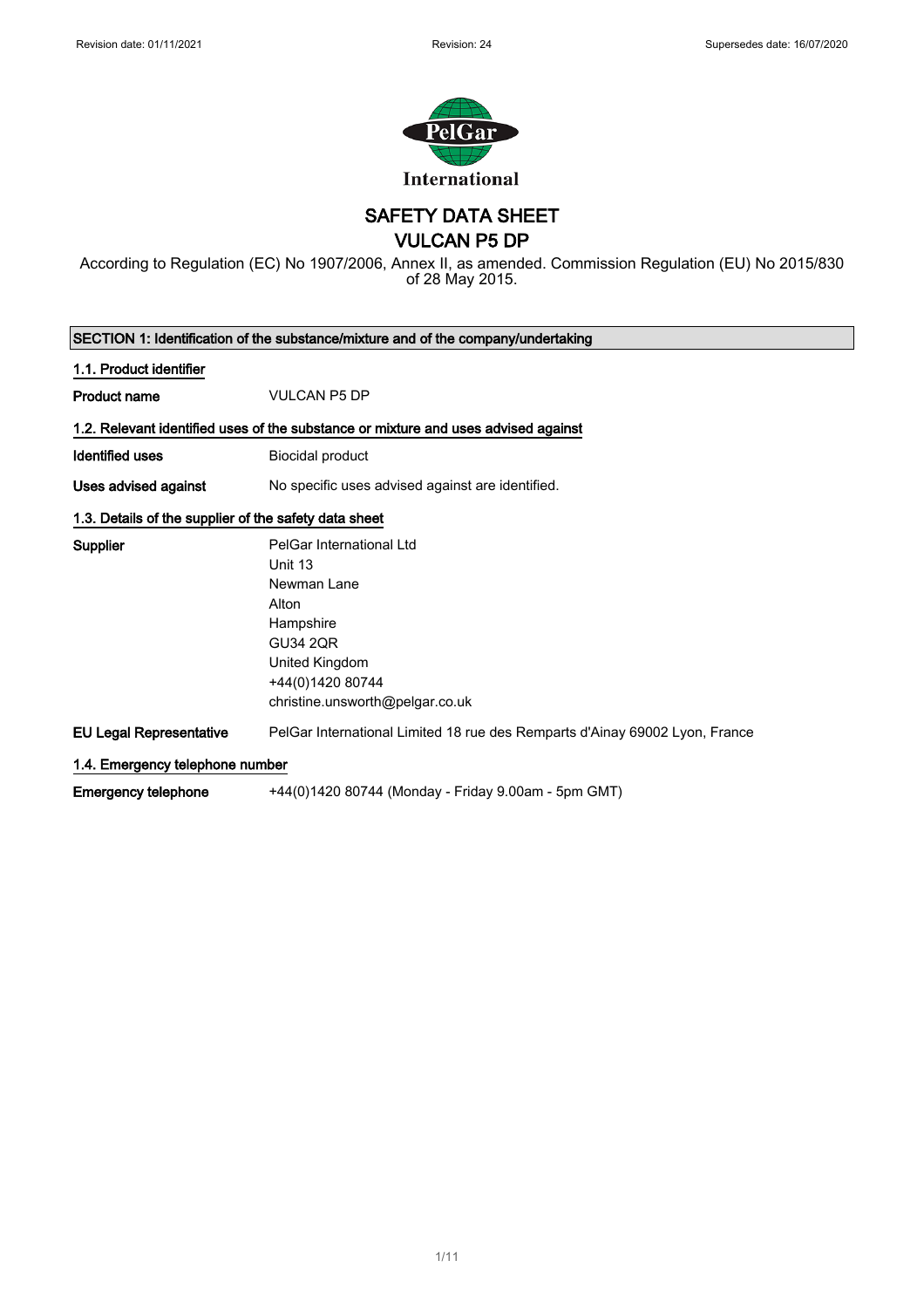### National emergency telephone Austria: +43 1 406 43 43

| number | Belgium: 070 245 245<br>Bulgaria: +359 2 9154 233<br>Croatia: +3851 2348 342<br><b>Cyprus: 1401</b><br>Czech Republic: +420 224 919 293, +420 224 915 402<br>Denmark: +45 8212 1212<br>Estonia: 16662<br>Finland: 0800 147 111<br>France: +33 (0) 145 42 59 59<br>Germany: +44 (0)1420 80744 (9am-5pm Monday- Friday GMT)<br>Greece: (0030) 2107793777<br>Hungary: +36-80-201-199<br>Iceland: (+354) 543 1000 / 112<br>Ireland: Members of Public: +353 (01) 809 2166. (8am-10pm daily)<br>Ireland: Healthcare Professionals: +353 (01) 809 2566 (24 hour service)<br>Italy: 0382-24444<br>Latvia: +371 67042473<br>Liechtenstein: +44 (0)1420 80744 (9am-5pm Monday- Friday GMT)<br>Lithuania: +370 (85) 2362052<br>Luxembourg: 8002 5500<br>Malta: +44 (0)1420 80744 (9am-5pm Monday- Friday GMT)<br>Netherlands: +31(0)30 274 8888 Healthcare Professionals only<br>Norway: 22 59 13 00<br>Poland: +44 (0)1420 80744 (9am-5pm Monday- Friday GMT)<br>Portugal: +351 800 250 250<br>Romania: +40213183606<br>Slovakia: +421 2 5477 4166 |
|--------|-------------------------------------------------------------------------------------------------------------------------------------------------------------------------------------------------------------------------------------------------------------------------------------------------------------------------------------------------------------------------------------------------------------------------------------------------------------------------------------------------------------------------------------------------------------------------------------------------------------------------------------------------------------------------------------------------------------------------------------------------------------------------------------------------------------------------------------------------------------------------------------------------------------------------------------------------------------------------------------------------------------------------------------------|
|        | Slovenia: 112<br>Spain: +34 91 562 04 20<br>Sweden: 112 - Begär Giftinformation                                                                                                                                                                                                                                                                                                                                                                                                                                                                                                                                                                                                                                                                                                                                                                                                                                                                                                                                                           |

### SECTION 2: Hazards identification

| 2.1. Classification of the substance or mixture |                                                 |
|-------------------------------------------------|-------------------------------------------------|
| Classification (EC 1272/2008)                   |                                                 |
| Physical hazards                                | Not Classified                                  |
| <b>Health hazards</b>                           | Not Classified                                  |
| <b>Environmental hazards</b>                    | Aquatic Acute 1 - H400 Aquatic Chronic 1 - H410 |
| 2.2. Label elements                             |                                                 |
| Hazard pictograms                               |                                                 |
| Signal word                                     | Warning                                         |

Hazard statements **EUH208 Contains PERMETHRIN.** May produce an allergic reaction. H410 Very toxic to aquatic life with long lasting effects.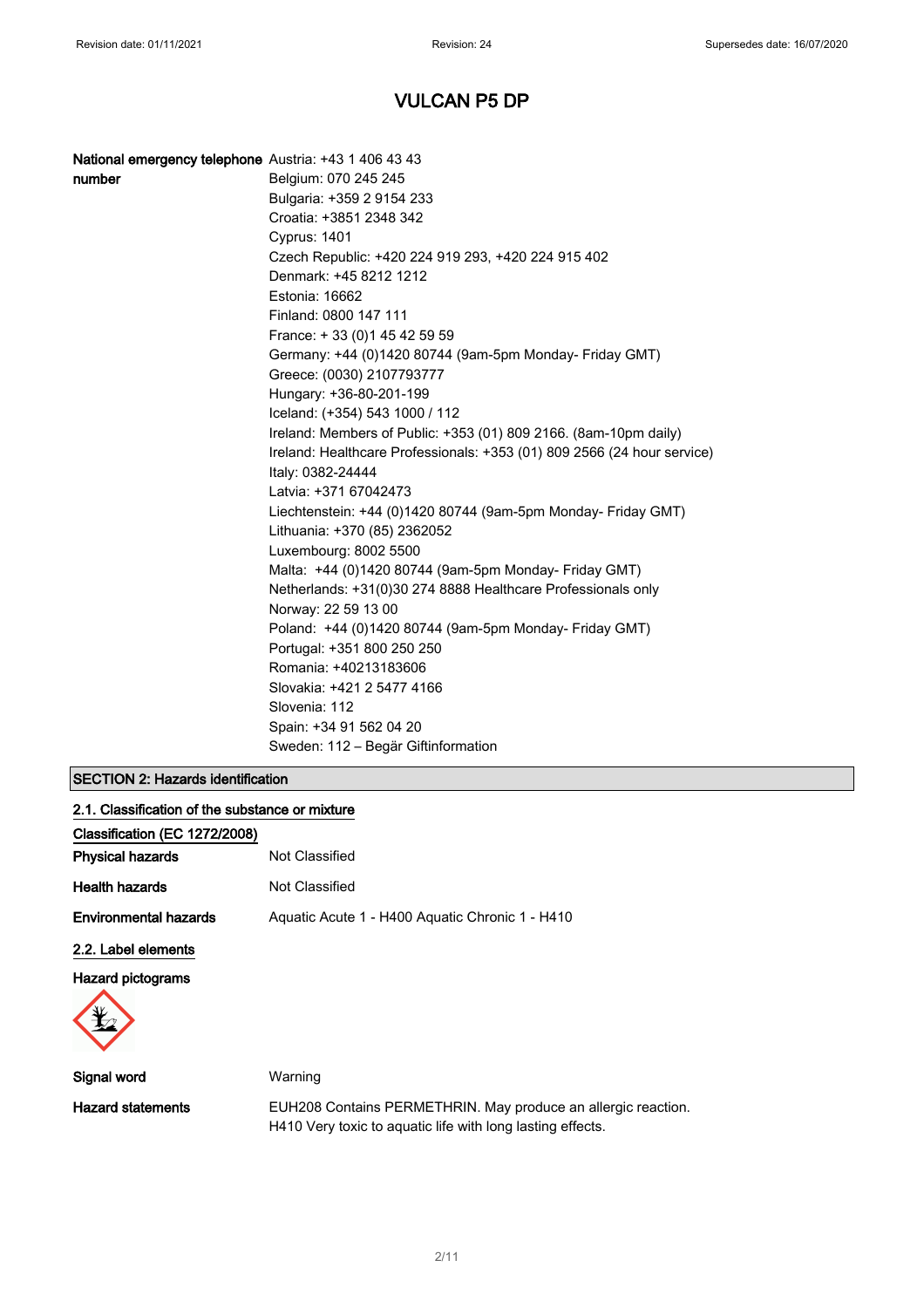| <b>Precautionary statements</b> | P273 Avoid release to the environment.                                       |
|---------------------------------|------------------------------------------------------------------------------|
|                                 | P391 Collect spillage.                                                       |
|                                 | P501 Dispose of contents/ container in accordance with national regulations. |
|                                 | P102 Keep out of reach of children.                                          |
|                                 | P103 Read label before use.                                                  |
|                                 | P <sub>260</sub> Do not breathe dust.                                        |
|                                 | P270 Do not eat, drink or smoke when using this product.                     |
|                                 | P262 Do not get in eyes, on skin, or on clothing.                            |

2.3. Other hazards

| <b>SECTION 3: Composition/information on ingredients</b>            |                             |       |
|---------------------------------------------------------------------|-----------------------------|-------|
| 3.2. Mixtures                                                       |                             |       |
| <b>PERMETHRIN</b>                                                   |                             | $1\%$ |
|                                                                     |                             |       |
| CAS number: 52645-53-1                                              | EC number: 258-067-9        |       |
| M factor (Acute) = $1000$                                           | M factor (Chronic) = $1000$ |       |
| Classification                                                      |                             |       |
| Acute Tox. 4 - H302                                                 |                             |       |
| Acute Tox. 4 - H332                                                 |                             |       |
| Skin Sens. 1 - H317                                                 |                             |       |
| Aquatic Acute 1 - H400                                              |                             |       |
| Aquatic Chronic 1 - H410                                            |                             |       |
| DIISOBUTYL NAPHTHALENE SULPHONATE, SODIUM                           |                             | $1\%$ |
| <b>SALT</b>                                                         |                             |       |
| CAS number: 91078-64-7                                              | EC number: 248-326-4        |       |
| Classification                                                      |                             |       |
| Skin Irrit. 2 - H315                                                |                             |       |
| Eye Irrit. 2 - H319                                                 |                             |       |
| Aquatic Chronic 3 - H412                                            |                             |       |
|                                                                     |                             |       |
| The full text for all hazard statements is displayed in Section 16. |                             |       |

# SECTION 4: First aid measures

| 4.1. Description of first aid measures |                                                                                                                                                                                                                        |  |
|----------------------------------------|------------------------------------------------------------------------------------------------------------------------------------------------------------------------------------------------------------------------|--|
| General information                    | If in doubt, get medical attention promptly. Show this Safety Data Sheet to the medical<br>personnel.                                                                                                                  |  |
| <b>Inhalation</b>                      | Move affected person to fresh air and keep warm and at rest in a position comfortable for<br>breathing. Loosen tight clothing such as collar, tie or belt. Get medical attention if symptoms<br>are severe or persist. |  |
| Ingestion                              | Rinse mouth thoroughly with water. Get medical advice/attention if you feel unwell. Do not<br>induce vomiting unless under the direction of medical personnel.                                                         |  |
| <b>Skin contact</b>                    | Rinse with water.                                                                                                                                                                                                      |  |
| Eye contact                            | Remove any contact lenses and open eyelids wide apart. Rinse with water. Get medical<br>attention if any discomfort continues.                                                                                         |  |
| <b>Protection of first aiders</b>      | First aid personnel should wear appropriate protective equipment during any rescue.                                                                                                                                    |  |
|                                        | 4.2. Most important symptoms and effects, both acute and delayed                                                                                                                                                       |  |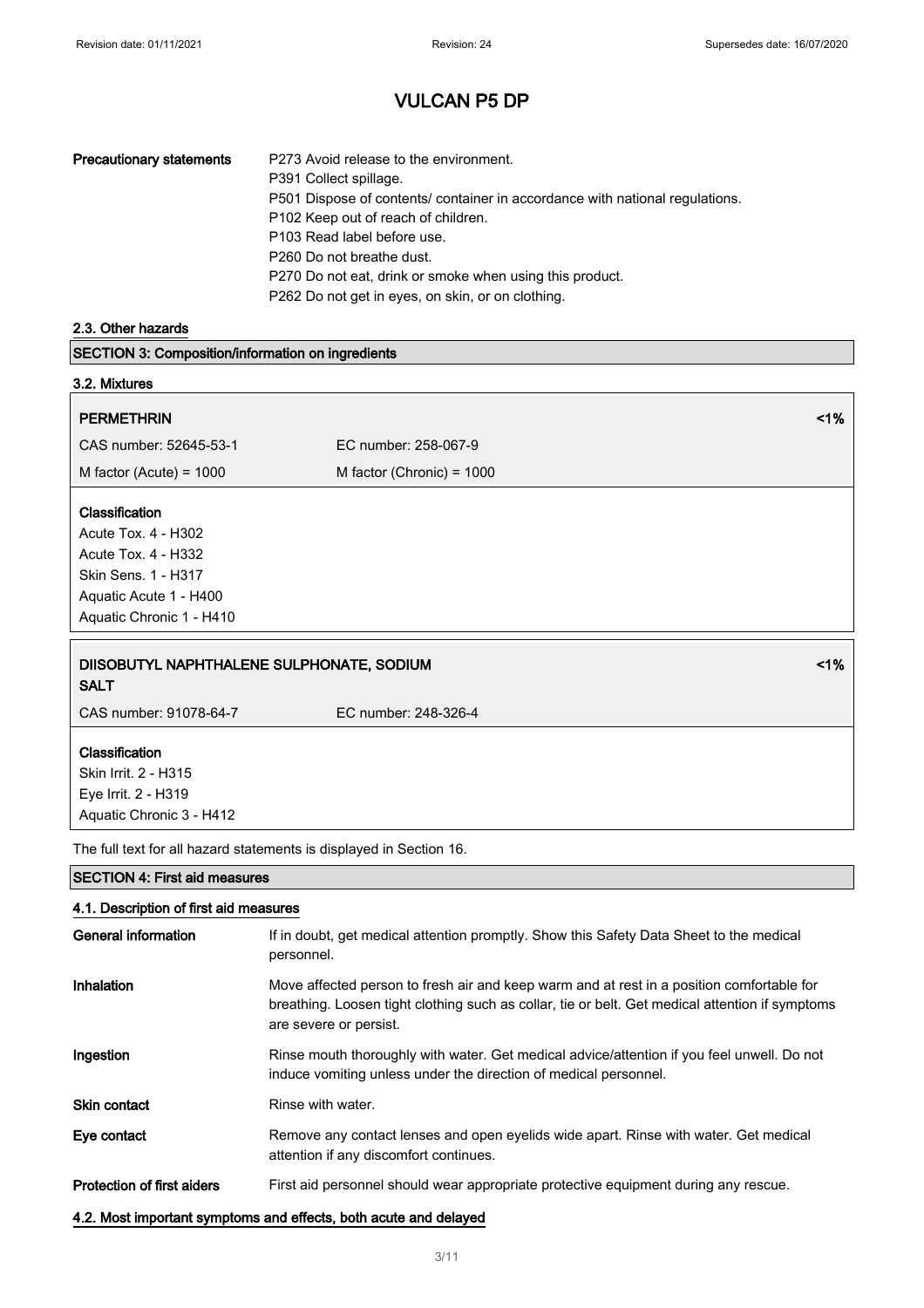| <b>General information</b>                                 | The severity of the symptoms described will vary dependent on the concentration and the<br>length of exposure.                                                                                                                                                                                                                                                                                                                                                         |  |
|------------------------------------------------------------|------------------------------------------------------------------------------------------------------------------------------------------------------------------------------------------------------------------------------------------------------------------------------------------------------------------------------------------------------------------------------------------------------------------------------------------------------------------------|--|
| Inhalation                                                 | No specific symptoms known.                                                                                                                                                                                                                                                                                                                                                                                                                                            |  |
| Ingestion                                                  | No specific symptoms known.                                                                                                                                                                                                                                                                                                                                                                                                                                            |  |
| Skin contact                                               | Prolonged contact may cause dryness of the skin.                                                                                                                                                                                                                                                                                                                                                                                                                       |  |
| Eye contact                                                | No specific symptoms known. May be slightly irritating to eyes.                                                                                                                                                                                                                                                                                                                                                                                                        |  |
|                                                            | 4.3. Indication of any immediate medical attention and special treatment needed                                                                                                                                                                                                                                                                                                                                                                                        |  |
| Notes for the doctor                                       | Treat symptomatically.                                                                                                                                                                                                                                                                                                                                                                                                                                                 |  |
| <b>SECTION 5: Firefighting measures</b>                    |                                                                                                                                                                                                                                                                                                                                                                                                                                                                        |  |
| 5.1. Extinguishing media                                   |                                                                                                                                                                                                                                                                                                                                                                                                                                                                        |  |
| Suitable extinguishing media                               | The product is not flammable. Extinguish with alcohol-resistant foam, carbon dioxide, dry<br>powder or water fog. Use fire-extinguishing media suitable for the surrounding fire.                                                                                                                                                                                                                                                                                      |  |
| Unsuitable extinguishing<br>media                          | Do not use water jet as an extinguisher, as this will spread the fire.                                                                                                                                                                                                                                                                                                                                                                                                 |  |
| 5.2. Special hazards arising from the substance or mixture |                                                                                                                                                                                                                                                                                                                                                                                                                                                                        |  |
| Specific hazards                                           | None known.                                                                                                                                                                                                                                                                                                                                                                                                                                                            |  |
| <b>Hazardous combustion</b><br>products                    | Thermal decomposition or combustion products may include the following substances:<br>Harmful gases or vapours.                                                                                                                                                                                                                                                                                                                                                        |  |
| 5.3. Advice for firefighters                               |                                                                                                                                                                                                                                                                                                                                                                                                                                                                        |  |
| Protective actions during<br>firefighting                  | Avoid breathing fire gases or vapours. Evacuate area. Cool containers exposed to heat with<br>water spray and remove them from the fire area if it can be done without risk. Cool containers<br>exposed to flames with water until well after the fire is out. Avoid discharge to the aquatic<br>environment. Control run-off water by containing and keeping it out of sewers and<br>watercourses. If risk of water pollution occurs, notify appropriate authorities. |  |
| Special protective equipment<br>for firefighters           | Wear positive-pressure self-contained breathing apparatus (SCBA) and appropriate protective<br>clothing. Firefighter's clothing conforming to European standard EN469 (including helmets,<br>protective boots and gloves) will provide a basic level of protection for chemical incidents.                                                                                                                                                                             |  |
| <b>SECTION 6: Accidental release measures</b>              |                                                                                                                                                                                                                                                                                                                                                                                                                                                                        |  |
|                                                            | 6.1. Personal precautions, protective equipment and emergency procedures                                                                                                                                                                                                                                                                                                                                                                                               |  |
| Personal precautions                                       | Wear protective clothing as described in Section 8 of this safety data sheet. No action shall be<br>taken without appropriate training or involving any personal risk. Do not touch or walk into<br>spilled material.                                                                                                                                                                                                                                                  |  |
| 6.2. Environmental precautions                             |                                                                                                                                                                                                                                                                                                                                                                                                                                                                        |  |
| <b>Environmental precautions</b>                           | Avoid discharge into drains or watercourses or onto the ground. Avoid discharge to the<br>aquatic environment.                                                                                                                                                                                                                                                                                                                                                         |  |
|                                                            | 6.3. Methods and material for containment and cleaning up                                                                                                                                                                                                                                                                                                                                                                                                              |  |
| Methods for cleaning up                                    | Wear protective clothing as described in Section 8 of this safety data sheet. Clear up spills<br>immediately and dispose of waste safely. Collect spillage with a shovel and broom, or similar                                                                                                                                                                                                                                                                         |  |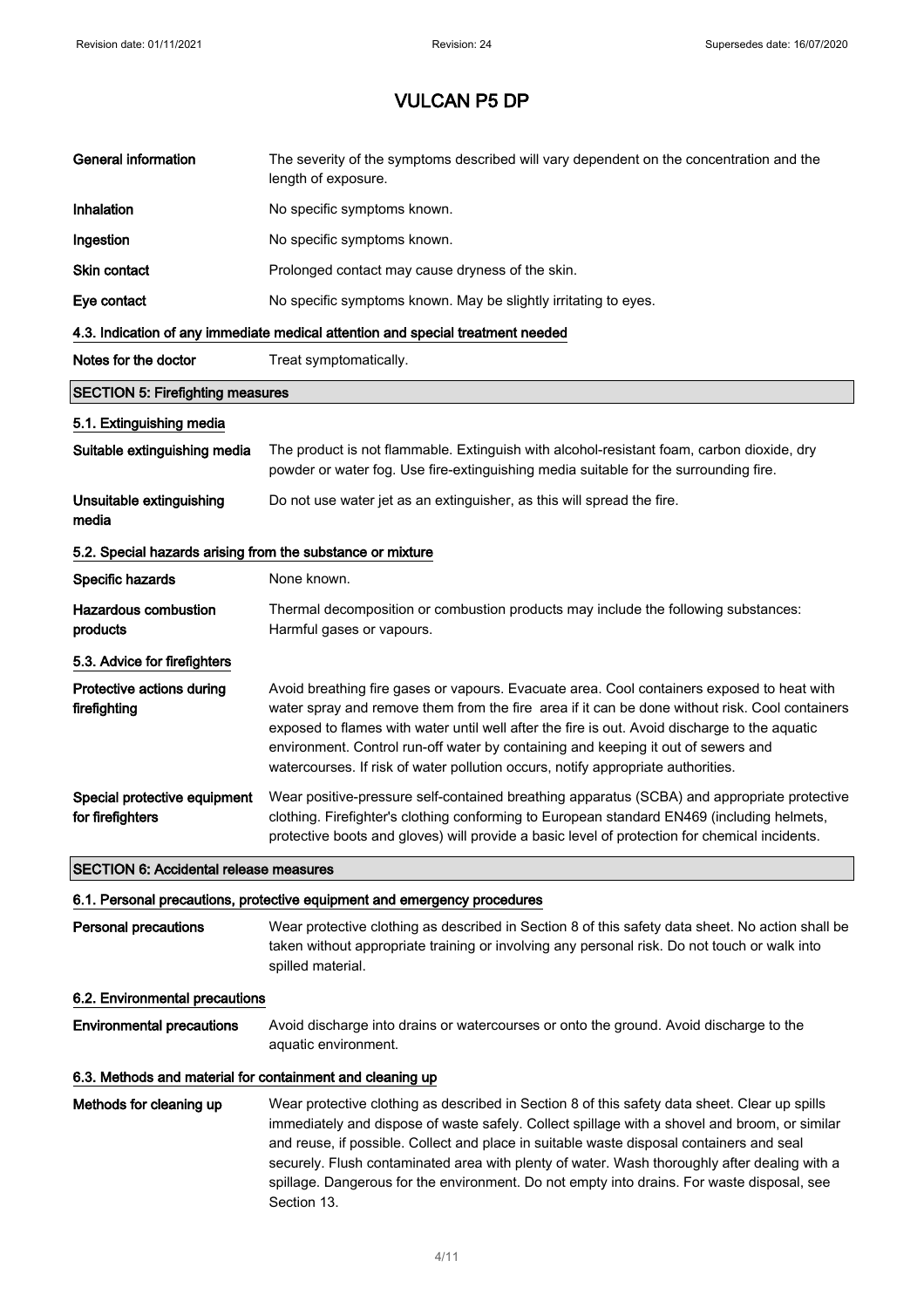#### 6.4. Reference to other sections

Reference to other sections For personal protection, see Section 8. See Section 11 for additional information on health hazards. See Section 12 for additional information on ecological hazards. For waste disposal, see Section 13.

### SECTION 7: Handling and storage

## 7.1. Precautions for safe handling Usage precautions **Keep out of the reach of children. Read and follow manufacturer's recommendations. Wear** protective clothing as described in Section 8 of this safety data sheet. Keep away from food, drink and animal feeding stuffs. Keep container tightly sealed when not in use. Avoid discharge to the aquatic environment. Do not handle until all safety precautions have been read and understood. Do not handle broken packages without protective equipment. Do not reuse empty containers. Advice on general occupational hygiene Wash promptly if skin becomes contaminated. Take off contaminated clothing. Wash contaminated clothing before reuse. 7.2. Conditions for safe storage, including any incompatibilities Storage precautions Store away from incompatible materials (see Section 10). Keep only in the original container. Keep container tightly closed, in a cool, well ventilated place. Keep containers upright. Protect containers from damage. Storage class Miscellaneous hazardous material storage. 7.3. Specific end use(s) Specific end use(s) The identified uses for this product are detailed in Section 1.2. SECTION 8: Exposure controls/Personal protection

### 8.1. Control parameters

#### Occupational exposure limits

### **TALC**

Magnesium Carbonate TWA – 8hrs: 4 mg/m3 respirable dust; 10 mg/m3 total dust Magnesium Silicate TWA – 8hrs: 1 mg/m3

### SIPERNAT 50 S

TLVs ACGI 10mg/m3 UK EH40/95 3mg/m3 respirable dust, 8 h oes, 6mg/m3 total dust oes.

### CHINA CLAY

Inorganic dust WEL 4mg/m3 resp. dust TWA 8 hrs.

#### 8.2. Exposure controls

|    | Protective equipment |
|----|----------------------|
| ጠ. |                      |

| Appropriate engineering<br>controls | Provide adequate ventilation. Observe any occupational exposure limits for the product or<br>ingredients.                                            |
|-------------------------------------|------------------------------------------------------------------------------------------------------------------------------------------------------|
| Eye/face protection                 | Unless the assessment indicates a higher degree of protection is required, the following<br>protection should be worn: Tight-fitting safety glasses. |
| Hand protection                     | No specific hand protection recommended. Avoid contact with skin.                                                                                    |
| Other skin and body<br>protection   | Wear appropriate clothing to prevent repeated or prolonged skin contact.                                                                             |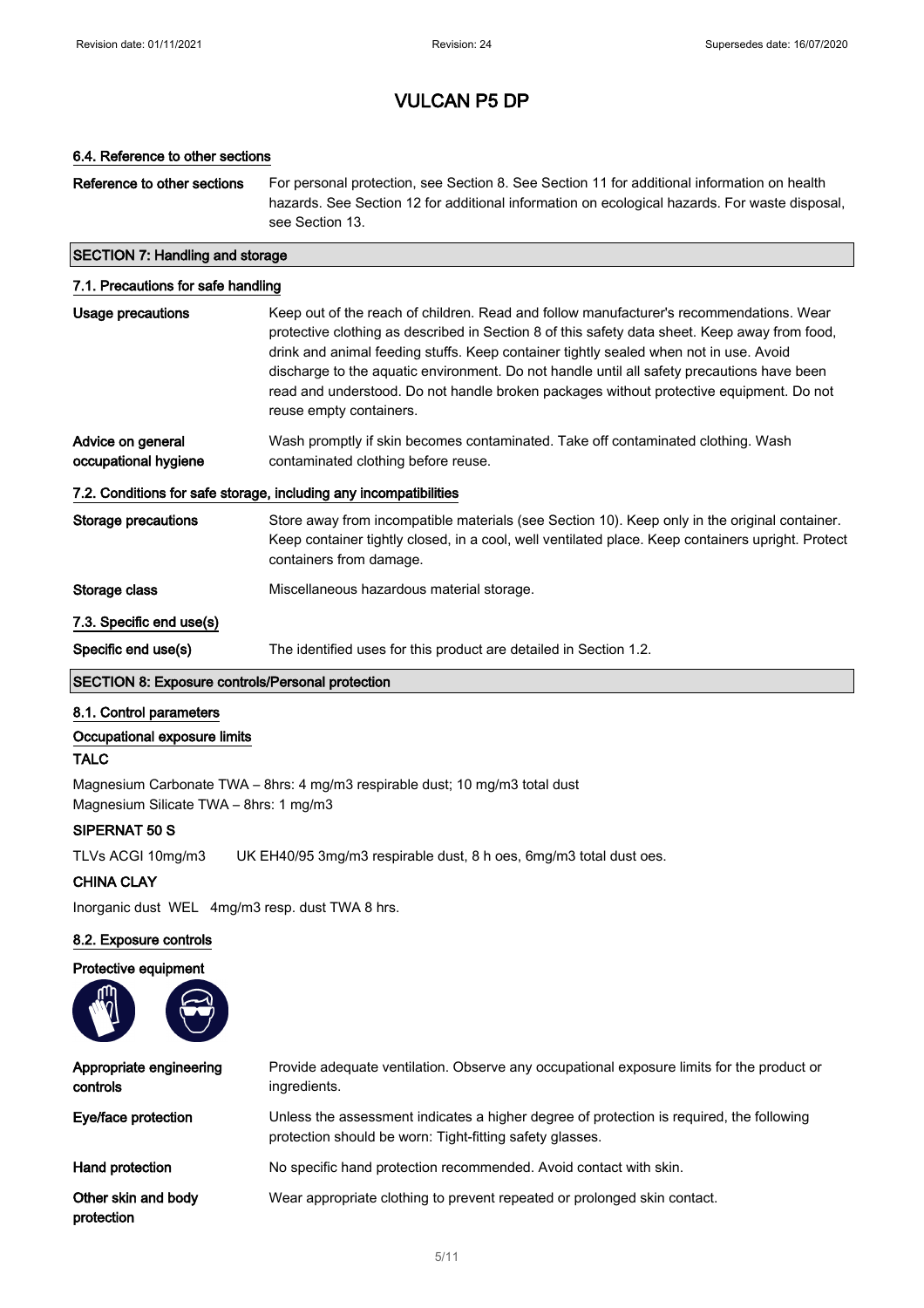| Hygiene measures                          | Wash after use and before eating, smoking and using the toilet. Do not eat, drink or smoke<br>when using this product.                                                                                                                                                                                                                                                                                                                                                                                          |
|-------------------------------------------|-----------------------------------------------------------------------------------------------------------------------------------------------------------------------------------------------------------------------------------------------------------------------------------------------------------------------------------------------------------------------------------------------------------------------------------------------------------------------------------------------------------------|
| Respiratory protection                    | Ensure all respiratory protective equipment is suitable for its intended use and is 'CE'-marked.<br>Check that the respirator fits tightly and the filter is changed regularly. Gas and combination<br>filter cartridges should comply with European Standard EN14387. Full face mask respirators<br>with replaceable filter cartridges should comply with European Standard EN136. Half mask<br>and quarter mask respirators with replaceable filter cartridges should comply with European<br>Standard EN140. |
| <b>Environmental exposure</b><br>controls | Keep container tightly sealed when not in use. Emissions from ventilation or work process<br>equipment should be checked to ensure they comply with the requirements of environmental<br>protection legislation. In some cases, fume scrubbers, filters or engineering modifications to<br>the process equipment will be necessary to reduce emissions to acceptable levels.                                                                                                                                    |

## SECTION 9: Physical and chemical properties

| 9.1. Information on basic physical and chemical properties |                           |  |
|------------------------------------------------------------|---------------------------|--|
| Appearance                                                 | Dusty powder.             |  |
| Colour                                                     | Grev.                     |  |
| Odour                                                      | No characteristic odour.  |  |
| Odour threshold                                            | No information available. |  |
| рH                                                         | No information available. |  |
| <b>Melting point</b>                                       | No information available. |  |
| Initial boiling point and range                            | No information available. |  |
| Flash point                                                | No information available. |  |
| <b>Evaporation rate</b>                                    | No information available. |  |
| <b>Evaporation factor</b>                                  | No information available. |  |
| Flammability (solid, gas)                                  | No information available. |  |
| Upper/lower flammability or<br>explosive limits            | No information available. |  |
| Other flammability                                         | No information available. |  |
| Vapour pressure                                            | No information available. |  |
| Vapour density                                             | No information available. |  |
| <b>Relative density</b>                                    | No information available. |  |
| <b>Bulk density</b>                                        | No information available. |  |
| Solubility(ies)                                            | Insoluble in water.       |  |
| <b>Partition coefficient</b>                               | No information available. |  |
| Auto-ignition temperature                                  | No information available. |  |
| <b>Decomposition Temperature</b>                           | No information available. |  |
| Viscosity                                                  | No information available. |  |
| <b>Explosive properties</b>                                | No information available. |  |
| <b>Oxidising properties</b>                                | Not known.                |  |

# 9.1. Information on basic physical and chemical properties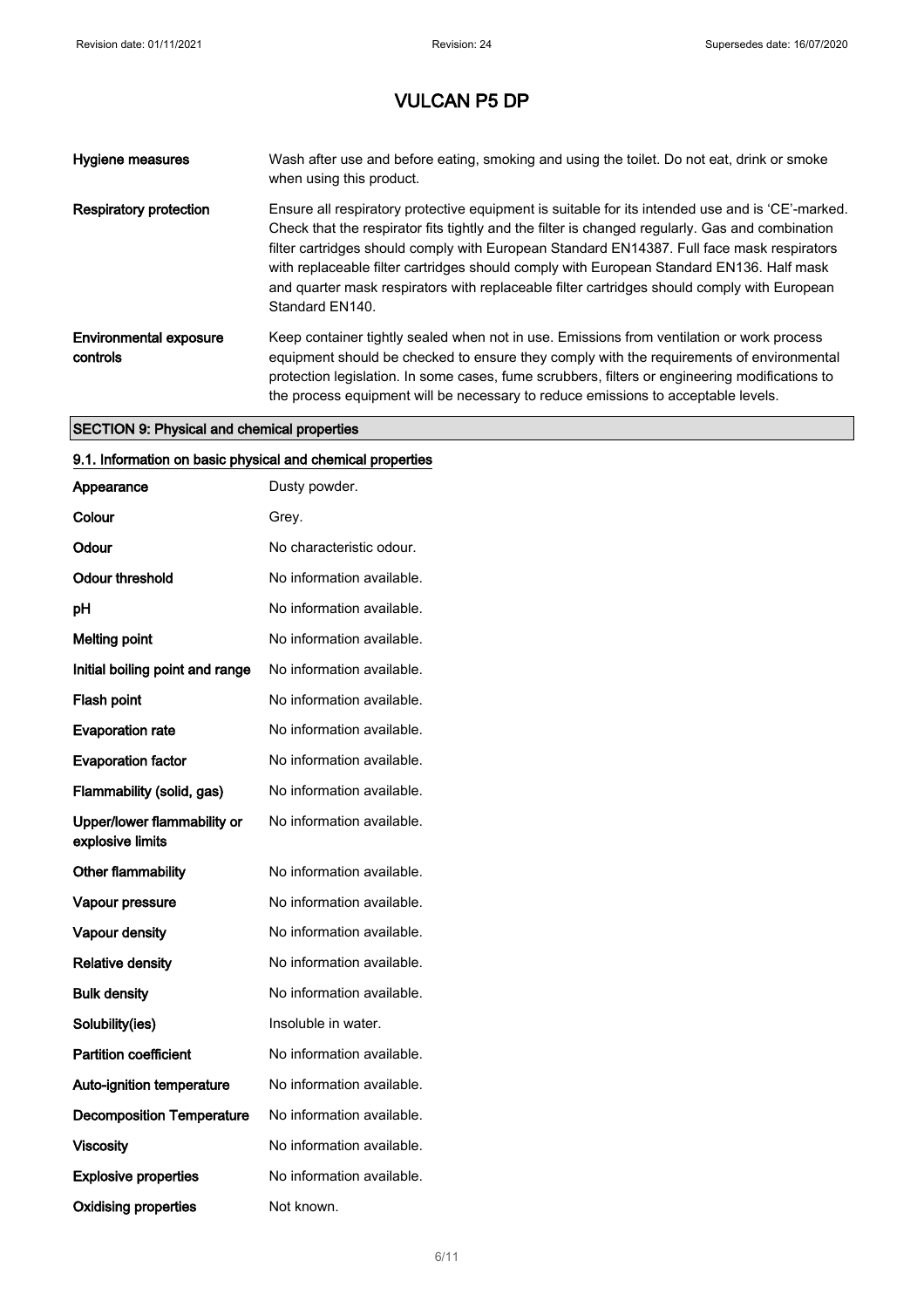### 9.2. Other information

| <b>SECTION 10: Stability and reactivity</b>                         |                                                                                                                                                                         |  |
|---------------------------------------------------------------------|-------------------------------------------------------------------------------------------------------------------------------------------------------------------------|--|
| 10.1. Reactivity                                                    |                                                                                                                                                                         |  |
| Reactivity                                                          | See the other subsections of this section for further details.                                                                                                          |  |
| 10.2. Chemical stability                                            |                                                                                                                                                                         |  |
| <b>Stability</b>                                                    | Stable at normal ambient temperatures and when used as recommended. Stable under the<br>prescribed storage conditions.                                                  |  |
| 10.3. Possibility of hazardous reactions                            |                                                                                                                                                                         |  |
| Possibility of hazardous<br>reactions                               | No potentially hazardous reactions known.                                                                                                                               |  |
| 10.4. Conditions to avoid                                           |                                                                                                                                                                         |  |
| Conditions to avoid                                                 | There are no known conditions that are likely to result in a hazardous situation.                                                                                       |  |
| 10.5. Incompatible materials                                        |                                                                                                                                                                         |  |
| Materials to avoid                                                  | No specific material or group of materials is likely to react with the product to produce a<br>hazardous situation.                                                     |  |
| 10.6. Hazardous decomposition products                              |                                                                                                                                                                         |  |
| Hazardous decomposition<br>products                                 | Does not decompose when used and stored as recommended. Thermal decomposition or<br>combustion products may include the following substances: Harmful gases or vapours. |  |
| <b>SECTION 11: Toxicological information</b>                        |                                                                                                                                                                         |  |
| 11.1. Information on toxicological effects                          |                                                                                                                                                                         |  |
| Acute toxicity - oral                                               |                                                                                                                                                                         |  |
| Notes (oral LD <sub>50</sub> )                                      | Based on available data the classification criteria are not met.                                                                                                        |  |
| Acute toxicity - dermal<br>Notes (dermal LD <sub>50</sub> )         | Based on available data the classification criteria are not met.                                                                                                        |  |
| Acute toxicity - inhalation<br>Notes (inhalation LC <sub>50</sub> ) | Based on available data the classification criteria are not met.                                                                                                        |  |
| Skin corrosion/irritation<br>Animal data                            | Based on available data the classification criteria are not met.                                                                                                        |  |
| Serious eye damage/irritation<br>Serious eye damage/irritation      | Based on available data the classification criteria are not met.                                                                                                        |  |
| Respiratory sensitisation<br>Respiratory sensitisation              | Based on available data the classification criteria are not met.                                                                                                        |  |
| Skin sensitisation<br><b>Skin sensitisation</b>                     | Based on available data the classification criteria are not met.                                                                                                        |  |
| Germ cell mutagenicity<br>Genotoxicity - in vitro                   | Based on available data the classification criteria are not met.                                                                                                        |  |
| Carcinogenicity<br>Carcinogenicity                                  | Based on available data the classification criteria are not met.                                                                                                        |  |
| <b>IARC</b> carcinogenicity                                         | None of the ingredients are listed or exempt.                                                                                                                           |  |
| Reproductive toxicity                                               |                                                                                                                                                                         |  |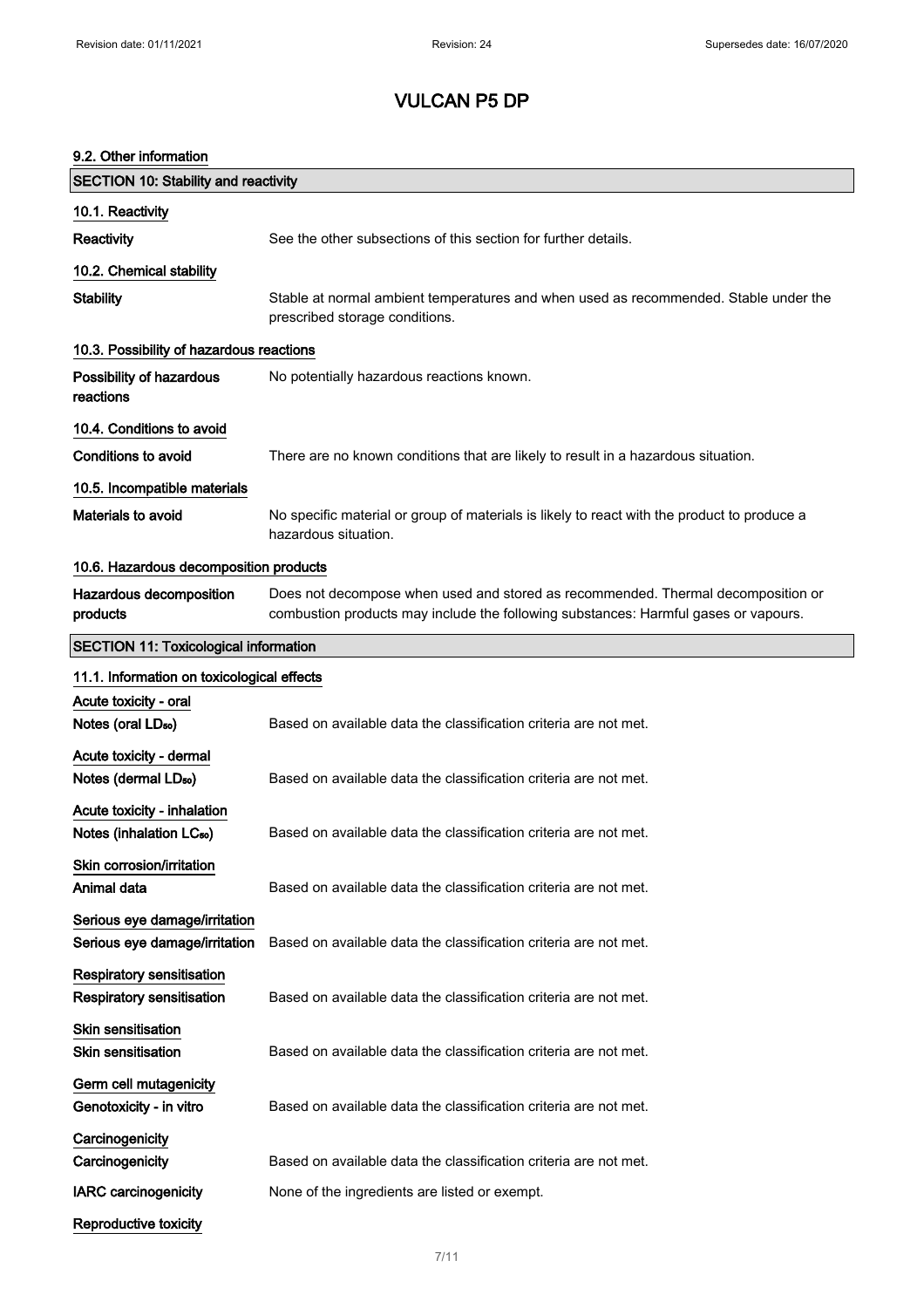| Reproductive toxicity - fertility                  | Based on available data the classification criteria are not met.                                                                                  |
|----------------------------------------------------|---------------------------------------------------------------------------------------------------------------------------------------------------|
|                                                    |                                                                                                                                                   |
| Reproductive toxicity -<br>development             | Based on available data the classification criteria are not met.                                                                                  |
| Specific target organ toxicity - single exposure   |                                                                                                                                                   |
| STOT - single exposure                             | Not classified as a specific target organ toxicant after a single exposure.                                                                       |
| Specific target organ toxicity - repeated exposure |                                                                                                                                                   |
| STOT - repeated exposure                           | Not classified as a specific target organ toxicant after repeated exposure.                                                                       |
| <b>Aspiration hazard</b>                           |                                                                                                                                                   |
| <b>Aspiration hazard</b>                           | Not relevant. Solid.                                                                                                                              |
|                                                    |                                                                                                                                                   |
| <b>General information</b>                         | The severity of the symptoms described will vary dependent on the concentration and the<br>length of exposure.                                    |
| Inhalation                                         | No specific symptoms known.                                                                                                                       |
| Ingestion                                          | No specific symptoms known.                                                                                                                       |
| Skin contact                                       | Prolonged contact may cause dryness of the skin.                                                                                                  |
| Eye contact                                        | No specific symptoms known.                                                                                                                       |
| Route of exposure                                  | Ingestion Inhalation Skin and/or eye contact                                                                                                      |
| <b>Target organs</b>                               | No specific target organs known.                                                                                                                  |
| <b>Toxicity of ingredients</b>                     | Permethrin:                                                                                                                                       |
|                                                    | LD50 Oral (Rat) 554 mg/kg<br>LC50 Inhalation (Rat) >4.638 mg/L<br>LD50 Dermal (Rabbit) >2000 mg/kg                                                |
| <b>SECTION 12: Ecological information</b>          |                                                                                                                                                   |
| Ecotoxicity                                        | The product contains a substance which is toxic to aquatic organisms and which may cause<br>long-term adverse effects in the aquatic environment. |
| 12.1. Toxicity                                     |                                                                                                                                                   |
| <b>Toxicity</b>                                    | Aquatic Acute 1 - H400 Very toxic to aquatic life. Aquatic Chronic 1 - H410 Very toxic to<br>aquatic life with long lasting effects.              |
| 12.2. Persistence and degradability                |                                                                                                                                                   |
|                                                    | Persistence and degradability The degradability of the product is not known.                                                                      |
| 12.3. Bioaccumulative potential                    |                                                                                                                                                   |
| <b>Bioaccumulative potential</b>                   | No data available on bioaccumulation.                                                                                                             |
| <b>Partition coefficient</b>                       | No information available.                                                                                                                         |
| 12.4. Mobility in soil                             |                                                                                                                                                   |
| <b>Mobility</b>                                    |                                                                                                                                                   |
|                                                    | No data available.                                                                                                                                |
| 12.5. Results of PBT and vPvB assessment           |                                                                                                                                                   |
| 12.6. Other adverse effects                        |                                                                                                                                                   |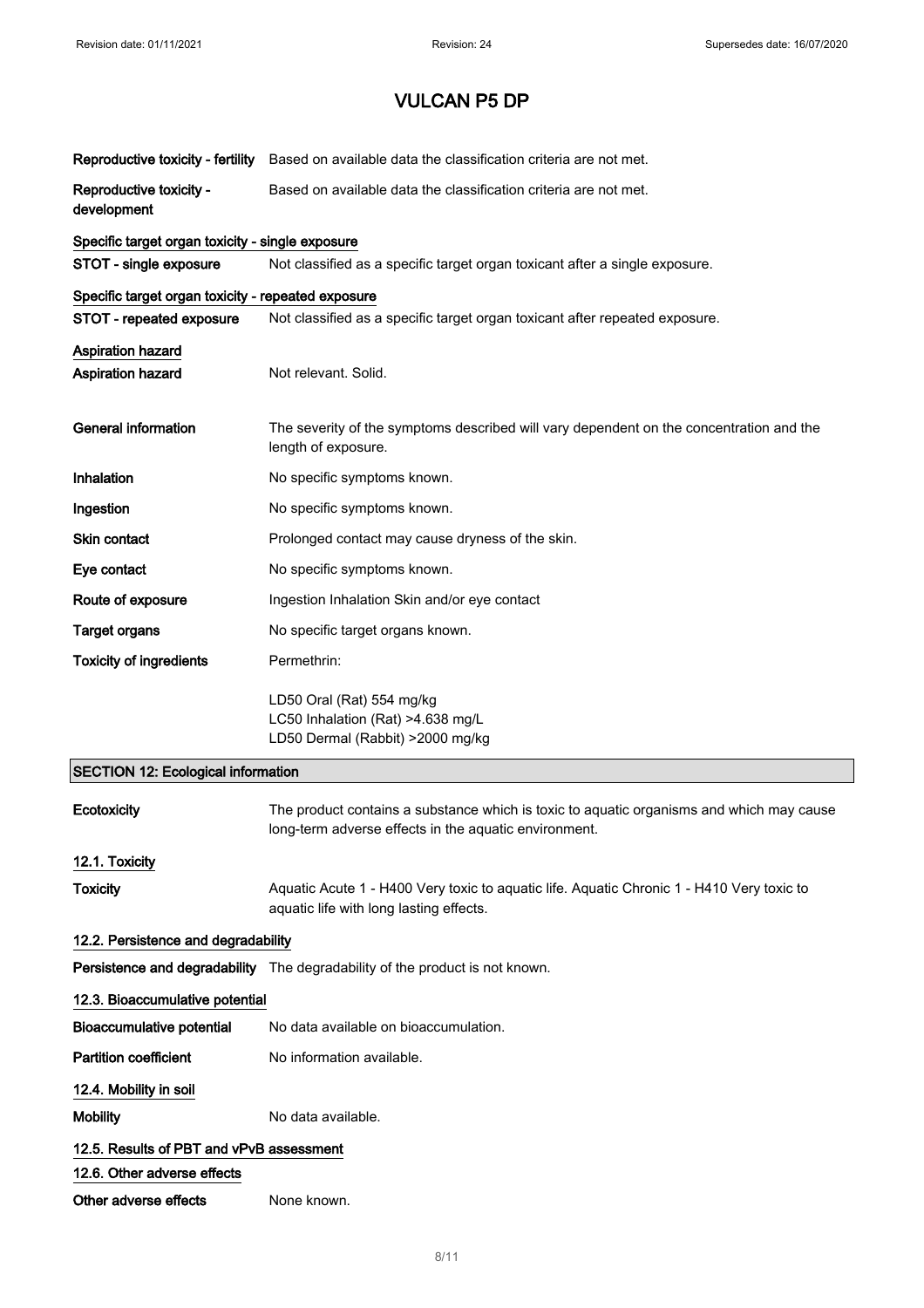## Toxicity of ingredients Permethrin:

LC50 (Fathead Minow) 96Hr 0.016 mg/L EC50 Daphnia Magna (Water Flea) 48Hr 0.32 µg/L

### SECTION 13: Disposal considerations

| 13.1. Waste treatment methods            |                                                                                                                                                                                                                                                                                                                                                                                                                                                                                                                           |  |
|------------------------------------------|---------------------------------------------------------------------------------------------------------------------------------------------------------------------------------------------------------------------------------------------------------------------------------------------------------------------------------------------------------------------------------------------------------------------------------------------------------------------------------------------------------------------------|--|
| <b>General information</b>               | The generation of waste should be minimised or avoided wherever possible. Reuse or recycle<br>products wherever possible. This material and its container must be disposed of in a safe<br>way. When handling waste, the safety precautions applying to handling of the product should<br>be considered. Care should be taken when handling emptied containers that have not been<br>thoroughly cleaned or rinsed out. Empty containers or liners may retain some product<br>residues and hence be potentially hazardous. |  |
| <b>Disposal methods</b>                  | Do not empty into drains. Dispose of surplus products and those that cannot be recycled via a<br>licensed waste disposal contractor. Waste, residues, empty containers, discarded work<br>clothes and contaminated cleaning materials should be collected in designated containers,<br>labelled with their contents. Incineration or landfill should only be considered when recycling is<br>not feasible.                                                                                                                |  |
| <b>Waste class</b>                       | Waste disposal key number from EWC is 20 01 19 (Pesticides)                                                                                                                                                                                                                                                                                                                                                                                                                                                               |  |
| <b>SECTION 14: Transport information</b> |                                                                                                                                                                                                                                                                                                                                                                                                                                                                                                                           |  |
| General                                  | For limited quantity packaging/limited load information, consult the relevant modal<br>documentation using the data shown in this section.                                                                                                                                                                                                                                                                                                                                                                                |  |
| 14.1. UN number                          |                                                                                                                                                                                                                                                                                                                                                                                                                                                                                                                           |  |
| UN No. (ADR/RID)                         | 3077                                                                                                                                                                                                                                                                                                                                                                                                                                                                                                                      |  |
| UN No. (IMDG)                            | 3077                                                                                                                                                                                                                                                                                                                                                                                                                                                                                                                      |  |
| UN No. (ICAO)                            | 3077                                                                                                                                                                                                                                                                                                                                                                                                                                                                                                                      |  |
| UN No. (ADN)                             | 3077                                                                                                                                                                                                                                                                                                                                                                                                                                                                                                                      |  |
| 14.2. UN proper shipping name            |                                                                                                                                                                                                                                                                                                                                                                                                                                                                                                                           |  |
| Proper shipping name<br>(ADR/RID)        | ENVIRONMENTALLY HAZARDOUS SUBSTANCE, SOLID, N.O.S. (CONTAINS<br>PERMETHRIN)                                                                                                                                                                                                                                                                                                                                                                                                                                               |  |
| Proper shipping name (IMDG)              | ENVIRONMENTALLY HAZARDOUS SUBSTANCE, SOLID, N.O.S. (CONTAINS<br>PERMETHRIN)                                                                                                                                                                                                                                                                                                                                                                                                                                               |  |
| Proper shipping name (ICAO)              | ENVIRONMENTALLY HAZARDOUS SUBSTANCE, SOLID, N.O.S. (CONTAINS<br>PERMETHRIN)                                                                                                                                                                                                                                                                                                                                                                                                                                               |  |
| Proper shipping name (ADN)               | ENVIRONMENTALLY HAZARDOUS SUBSTANCE, SOLID, N.O.S. (CONTAINS<br>PERMETHRIN)                                                                                                                                                                                                                                                                                                                                                                                                                                               |  |
| 14.3. Transport hazard class(es)         |                                                                                                                                                                                                                                                                                                                                                                                                                                                                                                                           |  |
| <b>ADR/RID class</b>                     | 9                                                                                                                                                                                                                                                                                                                                                                                                                                                                                                                         |  |
| <b>ADR/RID classification code</b>       | M7                                                                                                                                                                                                                                                                                                                                                                                                                                                                                                                        |  |
| <b>ADR/RID label</b>                     | 9                                                                                                                                                                                                                                                                                                                                                                                                                                                                                                                         |  |
| <b>IMDG class</b>                        | 9                                                                                                                                                                                                                                                                                                                                                                                                                                                                                                                         |  |
| ICAO class/division                      | 9                                                                                                                                                                                                                                                                                                                                                                                                                                                                                                                         |  |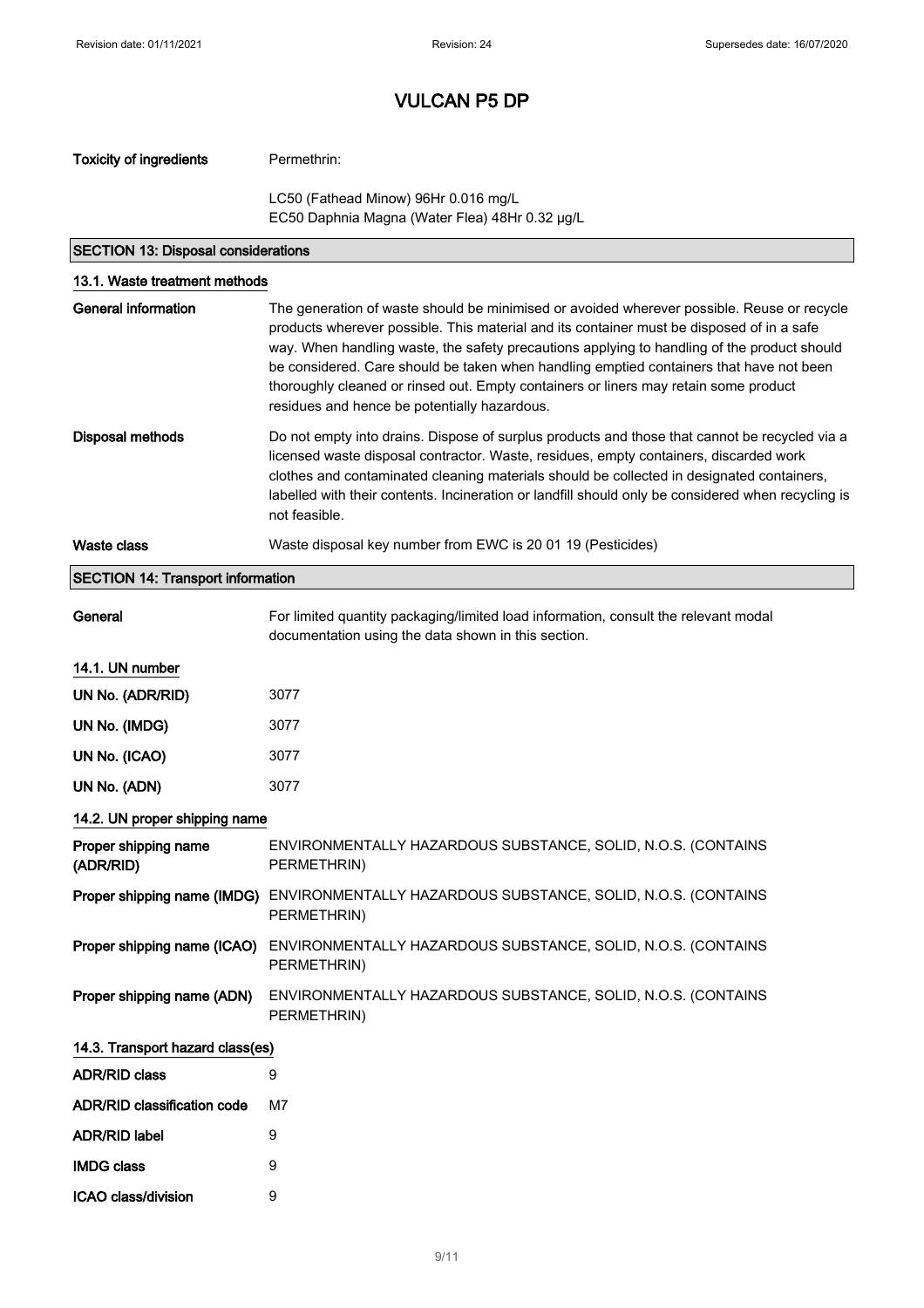ADN class 9

Transport labels



| 14.4. Packing group          |   |  |
|------------------------------|---|--|
| <b>ADR/RID packing group</b> | Ш |  |
| <b>IMDG packing group</b>    | Ш |  |
| ICAO packing group           | Ш |  |
| ADN packing group            | Ш |  |

### 14.5. Environmental hazards

Environmentally hazardous substance/marine pollutant

$$
\left\langle \begin{matrix} \downarrow \\ \downarrow \\ \downarrow \end{matrix} \right\rangle
$$

### 14.6. Special precautions for user

Always transport in closed containers that are upright and secure. Ensure that persons transporting the product know what to do in the event of an accident or spillage.

| 14.7. Transport in bulk according to Annex II of MARPOL and the IBC Code |          |  |
|--------------------------------------------------------------------------|----------|--|
| <b>Tunnel restriction code</b>                                           | $(-)$    |  |
| <b>Hazard Identification Number</b><br>(ADR/RID)                         | 90       |  |
| ADR transport category                                                   | 3        |  |
| EmS                                                                      | F-A. S-F |  |

Transport in bulk according to Not applicable. Annex II of MARPOL 73/78 and the IBC Code

### SECTION 15: Regulatory information

| 15.1. Safety, health and environmental regulations/legislation specific for the substance or mixture |                                                                                                      |  |
|------------------------------------------------------------------------------------------------------|------------------------------------------------------------------------------------------------------|--|
| National regulations                                                                                 | Health and Safety at Work etc. Act 1974 (as amended).                                                |  |
|                                                                                                      | The Carriage of Dangerous Goods and Use of Transportable Pressure Equipment                          |  |
|                                                                                                      | Regulations 2009 (SI 2009 No. 1348) (as amended) ["CDG 2009"].                                       |  |
|                                                                                                      | EH40/2005 Workplace exposure limits.                                                                 |  |
| <b>EU</b> legislation                                                                                | Regulation (EC) No 1907/2006 of the European Parliament and of the Council of 18                     |  |
|                                                                                                      | December 2006 concerning the Registration, Evaluation, Authorisation and Restriction of              |  |
|                                                                                                      | Chemicals (REACH) (as amended).                                                                      |  |
|                                                                                                      | Commission Regulation (EU) No 2015/830 of 28 May 2015.                                               |  |
|                                                                                                      | Regulation (EC) No 1272/2008 of the European Parliament and of the Council of 16                     |  |
|                                                                                                      | December 2008 on classification, labelling and packaging of substances and mixtures (as<br>amended). |  |

### 15.2. Chemical safety assessment

No chemical safety assessment has been carried out.